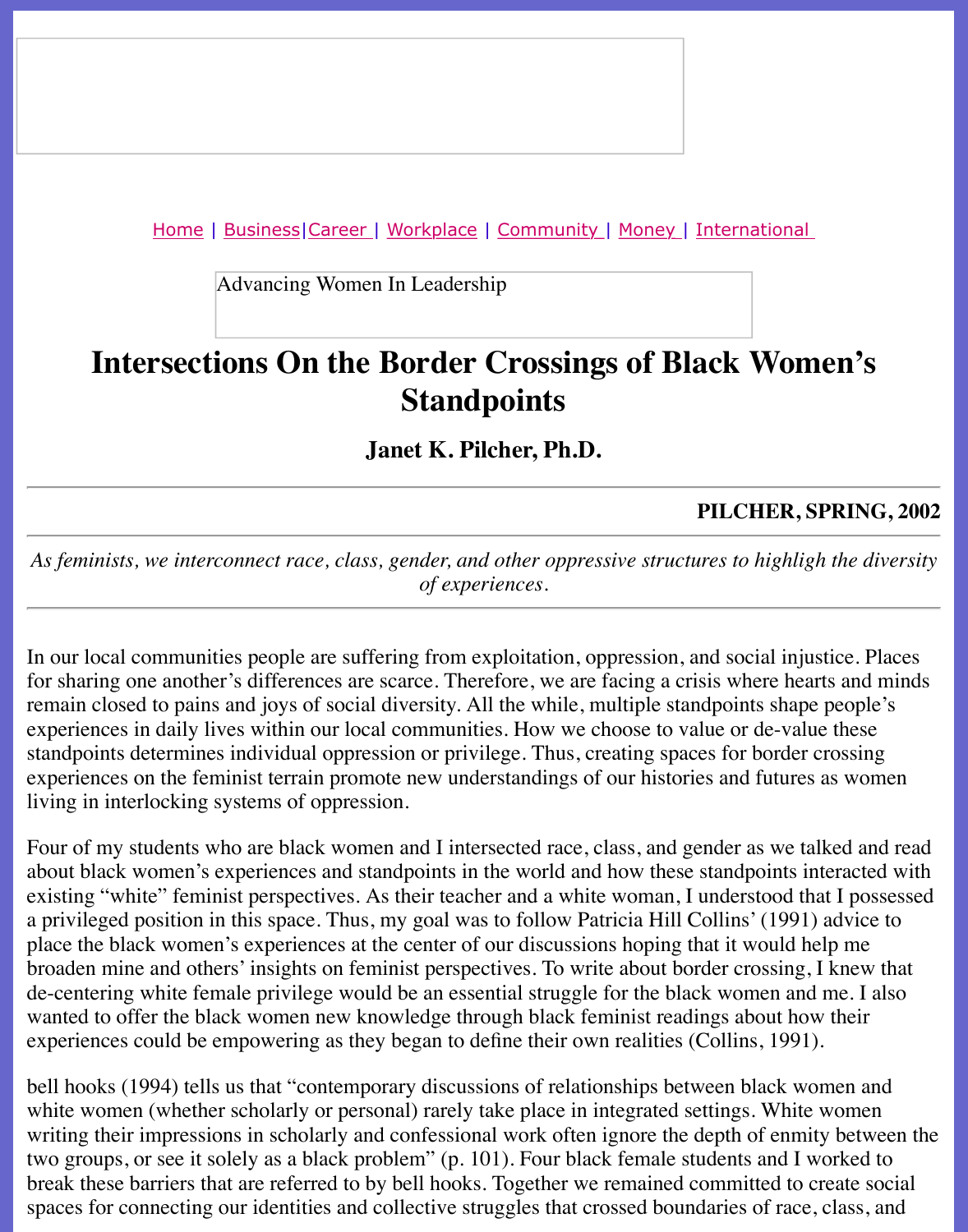gender.

We kept the matrix of domination at the theoretical forefront of our discussions and interactions to combat overgeneralizations and examined how regulatory structures of society and culture define our multifaceted identities. We, thus, explored time and time again the ways "some peoples voices get authorized to get their way more often than not and [black women] learn that their preferences don't much matter" (Rogers, 1998, p. 31). These four black women show how those more victimized than privileged within the matrix of domination express themselves with tentative voices, while the more privileged express words freely. Their words speak to how black women living in oppressed situations come to accept their own subordination because their daily realities get institutionalized and normalized. Finally, they help us recognize that "voice is the key to understanding the lived realities of hierarchy, domination, and oppression" (Rogers, 1998, p. 33).

To promote opportunities for alleviating silenced voices and breaking existing hierarchical boundaries, teachers and their students must work through their own privileged positions within the matrix of domination. Using the theoretical positions of black feminist thought I encouraged these women to embrace "border crossing dialogue" that fosters a paradigmatic shift on how we define power relations. Our dialogue provides an example of how students and instructors can reconceptualize the social relations of domination and resistance by promoting a paradigm of interlocking systems of race, class, gender, and other social injustices (Collins, 2000).

Silence and Conformity on the Border

Listening to Paula, Anita, Drucilla, and Roslyn over the past few years, I understood that first they needed to define and re-define their identities and standpoints. I first met these women in a graduate qualitative research class of 30 students in the Spring of 1999 where I used a thematic approach to teach concepts aligned to a book chapter in Patricia Hill Collins (1991) work on black feminist thought. The chapter was titled, *Mammies, Matriarchs, and Other Controlling Images*. Knowing that many, if not all, of my graduate students had yet to experience black female writers' voices, I shared with them selected works of Patricia Hill Collins, bell hooks, Alice Walker, Toni Morrison, Maya Angelou, and Audre Lorde. The goal was to give students a sense of these writers' thoughts and perspectives on systems of domination, patriarchal hierarchies, and relations of ruling. We used the writings to engage in "talk," creating a learning community based on "an interest in one another, in hearing another's voices, and in recognizing one another's presence" (bell hooks, 1994, p. 8).

During the semester, these four black women predominately remained silent. Their silence made me question whether my actions inhibited the flow of ideas and feelings. I feared that they felt isolated within our learning community. At times, I doubted that I created a social space where everyone's voice was heard and valued.

Through their small amount of dialogue, the women spoke cultured, bourgeois, institutional talk. In most instances, their interactions in class did not differ from those of their classmates. Like their classmates, the four women were highly concerned with traditional modes of classroom activities. They joined the class in ensuring that they met "my" course expectations. They, along with many students, expressed frustrations with me not telling them exactly how to structure, reflect on, and write their papers. The black women and their classmates expressed discomfort with my encouraging them to think creatively about their dialogue, actions, and reflections.

The black women seemed to talk as if the women's voices in black feminist writings were about "types" of women unlike themselves. They struggled with seeing their own voices and lacking privilege and authority. One black woman wrote,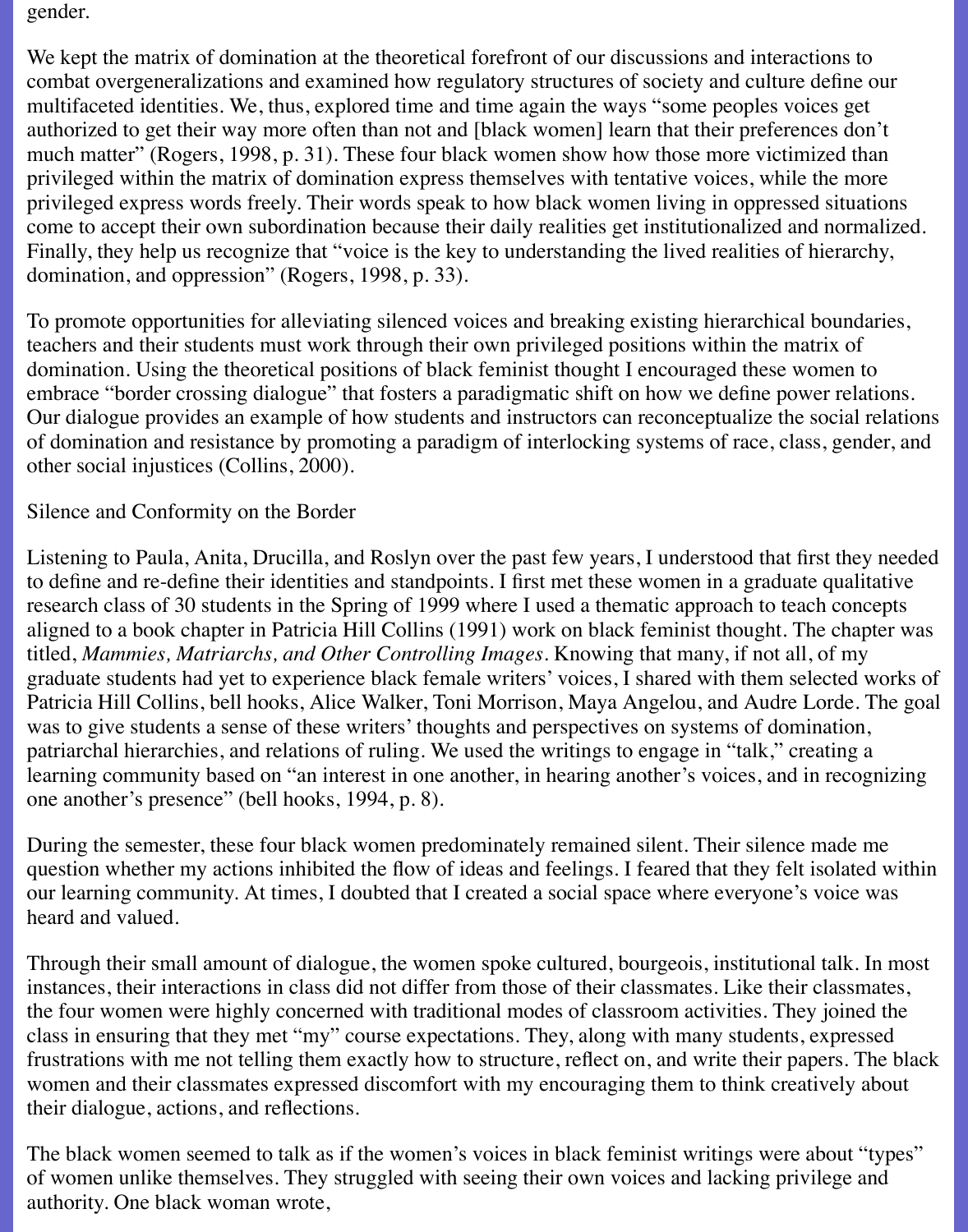I think that this class made me more aware of people who are oppressed. I guess I can say I had been going about my day somewhat oblivious to the oppressed. This was not done intentionally. My mind and energy had been focused elsewhere…I do not want to be an oppressor, nor can I sit by and let the oppressed continue to be voiceless.

Talk, when it occurred, seemed distant and impersonal. The black women seemed to be sitting back, watching, listening to the interactions of the community of learners talking about black women, that is, themselves. Although black women writers' voices focused our class, students neither asked questions nor directed comments to the black women in their learning community. Nor did I. This territory seemed too risky and uncomfortable. It was a place where we all needed to go, but could not travel. Together we feared entering this dialogue, crossing a community border awaiting transformation.

At the end of class, the black women and the rest of our community left with little uncertainty about where we could go from this class in order "to make a difference" to undermine oppressive practices in the world. The black women referred to these uncertainties and lack of assurances. One stated,

I'm not all too sure if I learned what I should have learned in this class but I can say it had given me the opportunity to think about the way I view the world and not just my little world. I never realized how important it was to ensure that voices that were traditionally silenced be heard.

Notice how she continues to skirt the issue of how her black female voice gets oppressed in patriarchal social structure. This same sort of voice shows up again in another voice.

I am not sure what I can do, but I know that as a black, educated female who has been entrusted with a leadership role, I have an obligation to help those less fortunate. Through the reading of Collins and other Black Feminists, I have come to better understand, and appreciate the plight of African Americans, I realize that I am only one generation from the "mammy image."

The black women in this learning community have been entrenched in a Eurocentric, bourgeois educational system. They felt uncomfortable with an engaged pedagogical approach even when that approach within our class laid the groundwork for privileging their voices. Ironically, in class their actions and reflections failed to indicate that their voices needed privileging. Their relative comfort prevailed within the educational system where they had over the years learned how to conform in order to succeed.

Black Feminist Standpoints Across the Border

During the month following the end of class, I received emails from the black women sharing readings and other works of black feminist writers. As our dialogue continued, I realized that the learning needed to continue for me and the black women. It was at this point that we formed a black feminist reading group that has met twice a month for the past year. Listening to the four black women's voices who participated in the small group, I understood that their standpoints shifted as they moved interchangeably from oppressed to oppressors living within interlocking systems of race, class, gender, and other destructive hierarchies. Collins (1991) claims that black women possess and share a unique standpoint as a group. Beyond this historical and cultural perspective, the black women talked about being oppressed and oppressing others when conforming to the bourgeois structures.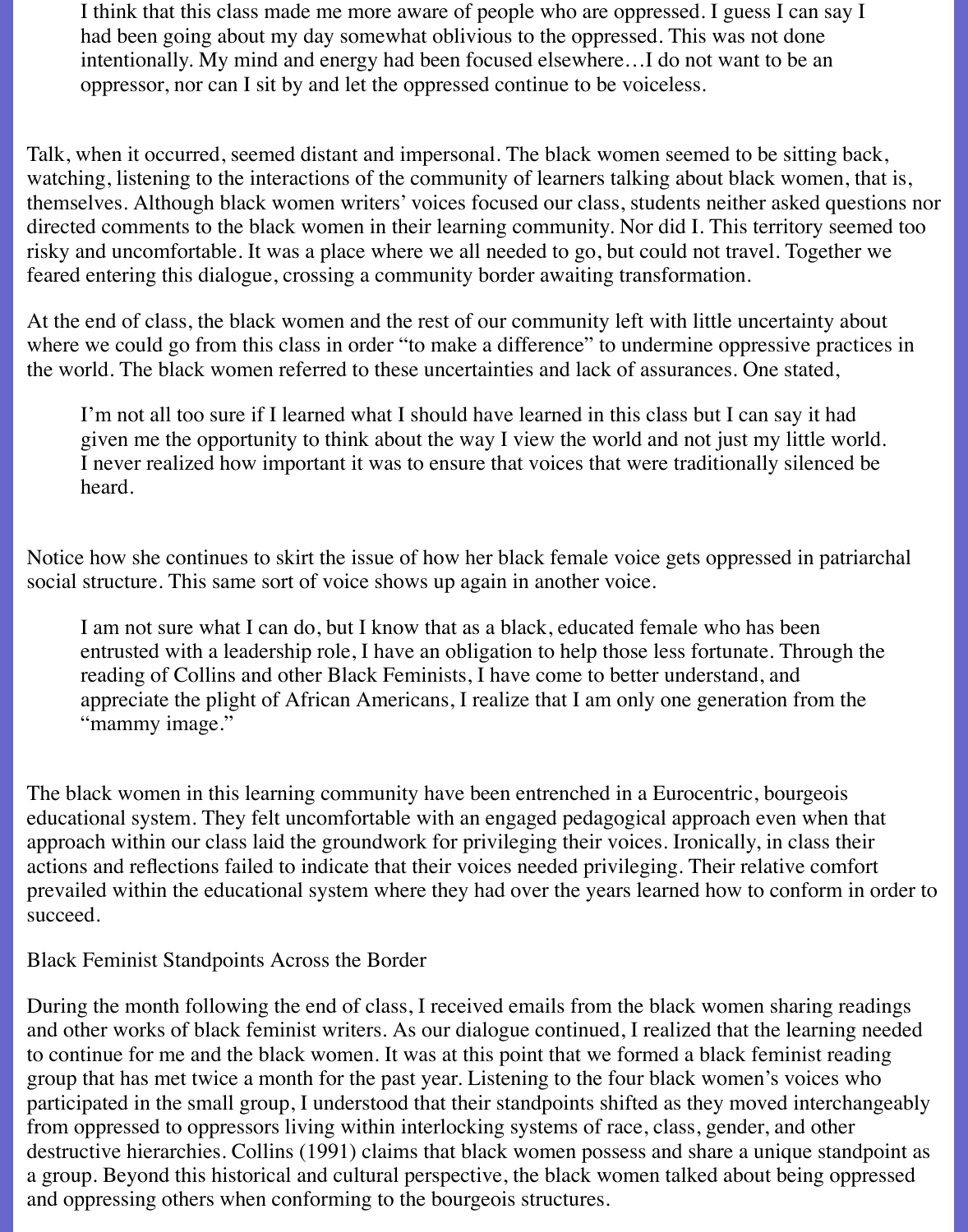This new and smaller learning space, at first, felt uncomfortable. Moving through my fears with the black women, I initiated intensified discussions by risking disharmony and tension. By choosing to be part of this informal learning community, I trusted our ability to create "honest talk." Through our "honest talk," interweaving notions of engaged pedagogy with our personal stories, we used "theory as a location of healing" (bell hooks, 1994, p. 59). We sought to shape theory to educate ourselves and, eventually, the public. At the end of the year, together Anita, Roslyn, Drucilla, and Paula defined their standpoints by sharing common understandings as they continued to struggle with themselves, each other, and with me. Authenticated in their lived experiences during the year, they wrote through a lens of difference. Writing their reflections when participating in the black feminist reading group, the black women spoke of empowerment, transformation, eros, and morality.

#### Standpoint of Empowerment

## Anita wrote,

When I entered the qualitative research class and saw that the theme was African-American women, I was unsure of what to expect. I still held on to the standards and systems that have always been the status quo. I was very skeptical about what was expected. I can be very verbal in my classes but I had no idea what I should say in this class. I had no idea how my thoughts and expressions would be viewed by the other members of the class. Would these thoughts be held under close scrutiny by these other members of the class (especially those most unlike me)? Would I be perceived as fitting one of the typical stereotypes that we focused on in class? By using my "voice," would it be somehow taken away from me through the negativity that sometimes came through our discussions?

I must admit that some of the conversations that came out stunned me, but how was I supposed to react? Pretty much in the same way that I always do, talk about my feelings after class with others who may (or may not) feel the same way I do. I had a problem with some of the statements and comments arising during class. Many of the members (who are in the majority) had problems with allowing others (African-American women) to even feel as if we could (perhaps) express our voices.

My first reactions to the class included amazement and suspicion. I wondered if the professor had a hidden agenda. Several other students and I discussed why we felt she had a "need" to discuss African-American women. I wondered what she wanted from me. Through the research class (and our group), I feel that we have all grown and found different values in ourselves and others that we may not have known about or been able to express.

Empowerment involves resisting a system of domination. It is created with an emerging praxis characterized by self-determination as opposed to coercion, intentionality as opposed to reaction, creativity as opposed to homogeneity, and rationality as opposed to chance (bell hooks, 1989). Anita moved through these oppositions by listening to her voice, voices of classmates, and the voices of the black feminist reading group. She recognized our abilities to act in a manner that fosters the creation and evolution of humane order by referring to chaotic questions of uncertainty and skepticism about her classmates and me. Anita continued to remain the most doubtful of the four women. However, the social space with other women encouraged further dialogue that transcended differences among us.

## Standpoint of Transformation

## Roslyn wrote,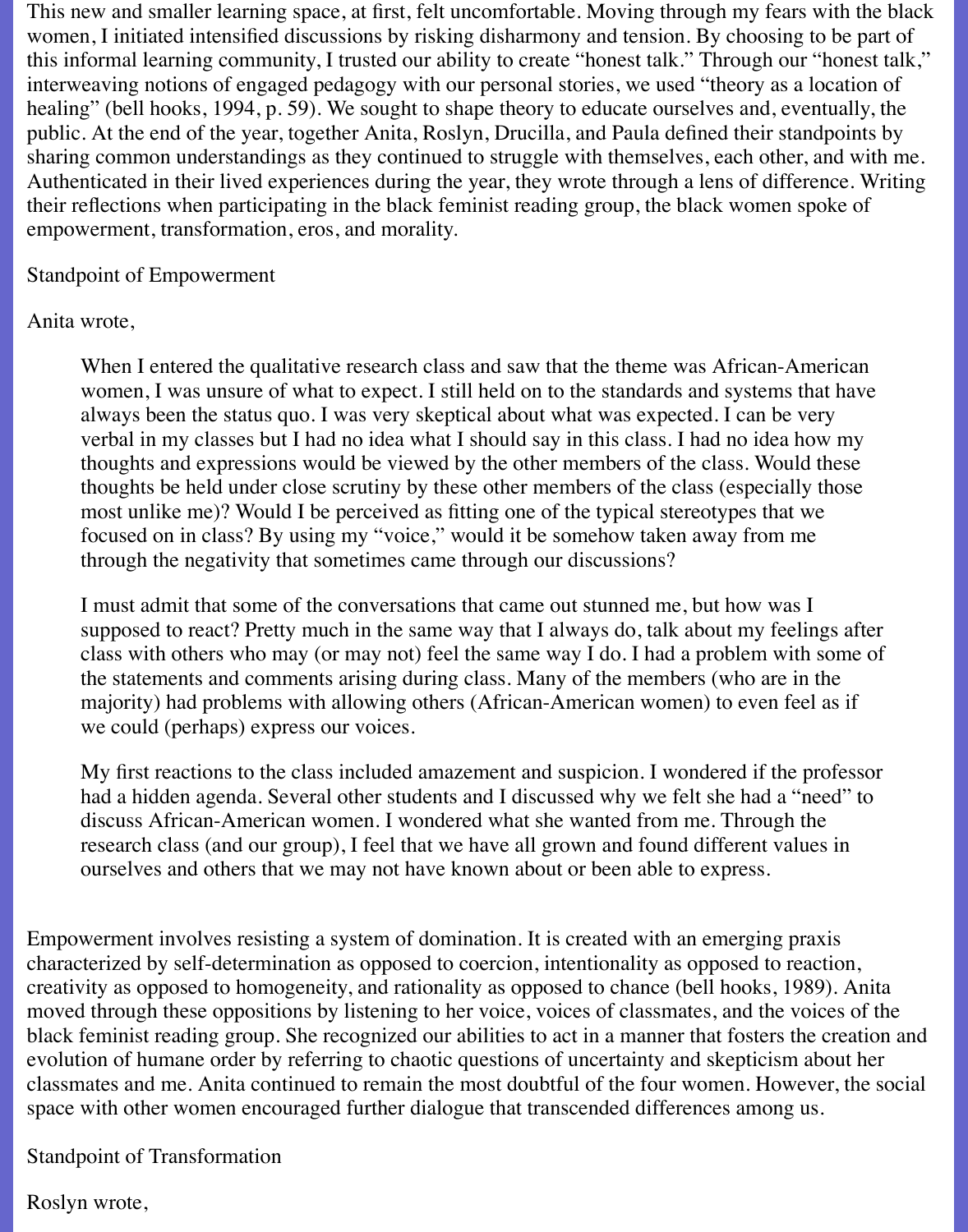Society has never recognized the voice of blacks or women. Society/education has never glorified the voices of blacks or women. No one has ever told them to be proud of the black or female voice.

At the beginning of the learning process I felt that I had a voice. Now as think through this Do I really have my own voice? Or have I been using the voice that they assigned me?

Maybe that's why I didn't feel oppressed. I seemed to have found comfort in the voice they so graciously, but slyly gave me.

Where is my true voice? The voice of me as a black woman? I must find my voice.

In my Qualitative research class, I learned about those who do not have a voice in society or in education (schools). As a result of our small group meetings, I began to question "my voice." I thought that I had a voice, but I was actually using the voice that society had given me. Throughout the class, I did not believe that the instructor was referring to me. I sat like all the other non-black students having empathy for "the oppressed black women." Now that I have had an awakening, I know the importance of having a voice. I now know the importance of valuing each individual's voice. I believe that one must see his/her voice in print, in oral work, and in the opportunity to share lived experiences. I feel that we must continue to empower black women.

I have learned the importance of dialogue and reflection.

Dialogue begins within Confronting my own biases My prejudices My oppressive behaviors

I have had to work through some of my fears, and I have had to examine my ownership of the oppressor's voice. This process has been uncomfortable at times. My professor wrote to me, "Fear is what holds us back from transforming and changing." She has provided a safe place for us to share our thoughts, our anger, our frustrations, and our guilt. She wrote to me in an email, "Take pride in your voice and yourself-You deserve that feeling." This is the first time that anyone has said that my voice, as a black woman is something to be proud of. As I struggled with "my voice," and my guilt, my professor wrote, "As painful as it is now, this revelation will be very healing for your soul as you move through life. Doing it alone without a collective effort is not good enough." I am thankful for the support and encouragement that I have received from our group. I will continue to work through my fears, I will continue the healing process. Society/education must seek to provide safe places where collective groups can work through their fears and their guilt, and thereby facilitate transgression.

Roslyn experienced a revelation as she assumed responsibility for oppressing others. She understood that "women can and do participate in politics of domination, as perpetrators as well as victims" (bell hooks, 1989, p. 457). She examined - indeed scrutinized - her role in perpetuating and maintaining systems of domination. As Roslyn participated with the group she resisted her oppressive reactions and rescued her inner voice. She concluded with what bell hooks (1989) suggested "must be the foundation of feminist movements" (p. 468). Solidarity stems from our collective work to confront difference as we approach interlocking systems of domination and choose to cross borders to feel others' pains and sufferings.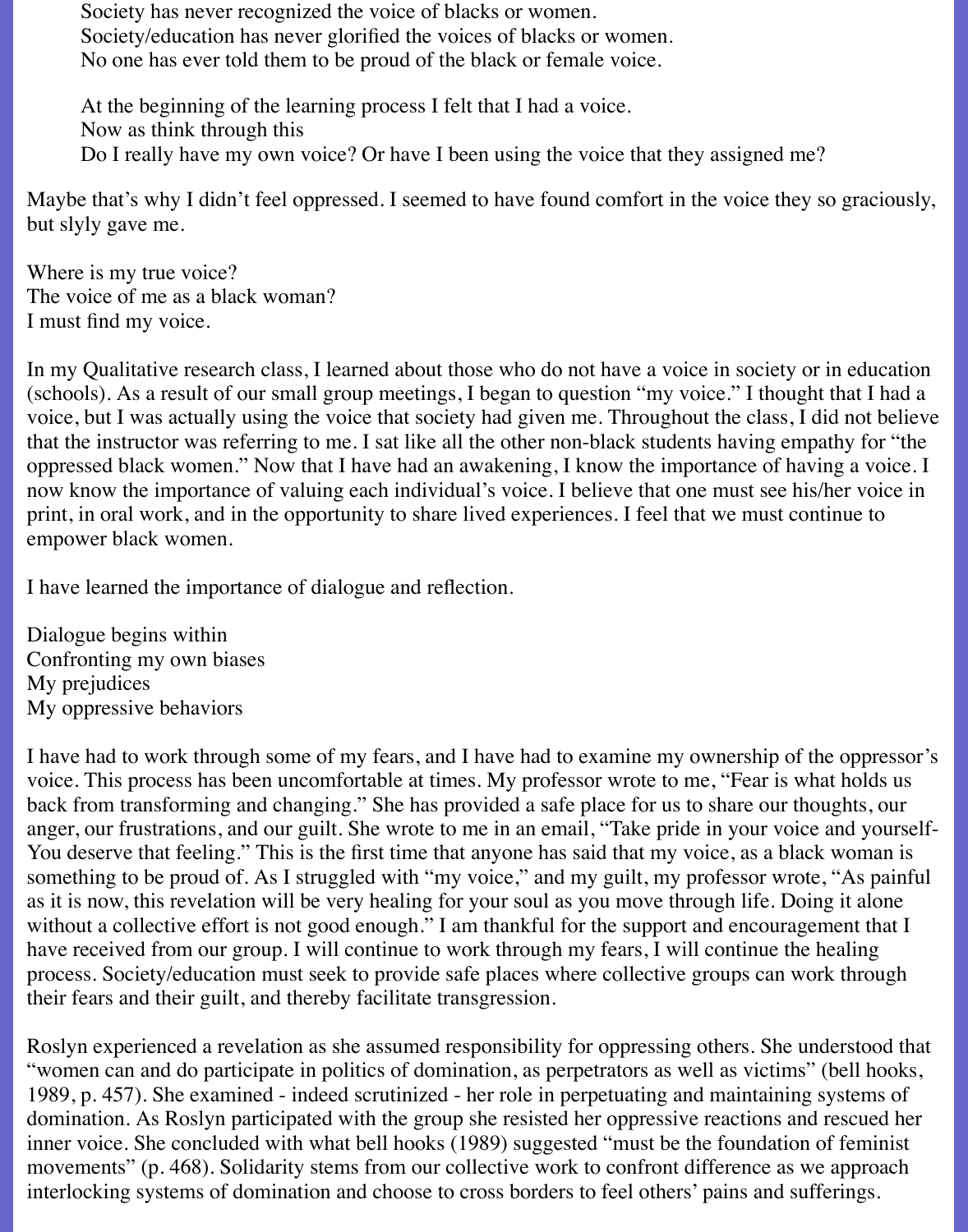Standpoint of Eros

Drucilla wrote,

As a participant of this group, one of my eye-opening experiences was the lack of "true communication" and "understanding" that exist between black and white women. Although there are many books, publications, articles, etc., that have been published by white women attempting to address issues for black women, the need for communication is still great. It is my belief that there is a lack of effort from both sides (black and white women) to communicate openly, honestly and effectively. Therefore, due to this lack of communication we as women are not in the position to offer a normative platform to help better issues surrounding "all women."

I read an article the other day written by a white educator who was facing struggles and challenges with difference and diversity. Brady, the educator explains, "We are all white. We seriously question if we have the right to speak "for" others while attempting to find ways to speak "with" others. Many of us lack the practical experience of teaching to difference." The story goes on and on. As a participant of this group, I have enjoyed the experience and believe that it has been beneficial to me both professionally and personally. Outside the group I have on occasion shared with my African American colleagues some of the group's discussions and articles. Repeatedly, I noticed that their responses about the group's facilitator, who happens to be a white female, validated the opinion of Brady and questioned her motives.

We are all aware that many differences exist between white and black women. However, there are also great similarities and many of our struggles are the same. Today, although we may or may not agree on the differences that exist between women across all races, we must agree that when any woman is educated, trained, motivated and encouraged, she is then empowered and has the ascendancy to change a new generation, i.e., her children, her family.

Drucilla continuously expressed compassion for our group members and for those individuals who experience domination. bell hooks (1989) labels this growth the "politicization of love" or people working to be loving, creating a culture that celebrates human and other life to move against dehumanization and domination. A feminist crisis that stems from privileging hierarchical, feminist positions over others begs us to "draw upon this love to heighten our awareness, deepen our compassion, intensify our courage, and strengthen our commitment" to each other (bell hooks, 1989, p. 27). Drucilla's thinking evolved as she crossed the borders of commonalities among white and black women. She sustained a mediating force of love to face the domination of black women in a racist society. Drucilla found a way to confront differences constructively and successfully. Because her life is fuller and richer from this experience she changed and grew politically to end domination.

Standpoint of Morality

Paula wrote,

Whiteness is not about skin color or race. Instead it is about position, oppression, and power. Frankenberg defines 'whiteness' as a location of structural advantage, of race privilege. 'Whiteness' has also been described as a standpoint, a place from which white people look at themselves, others, and society.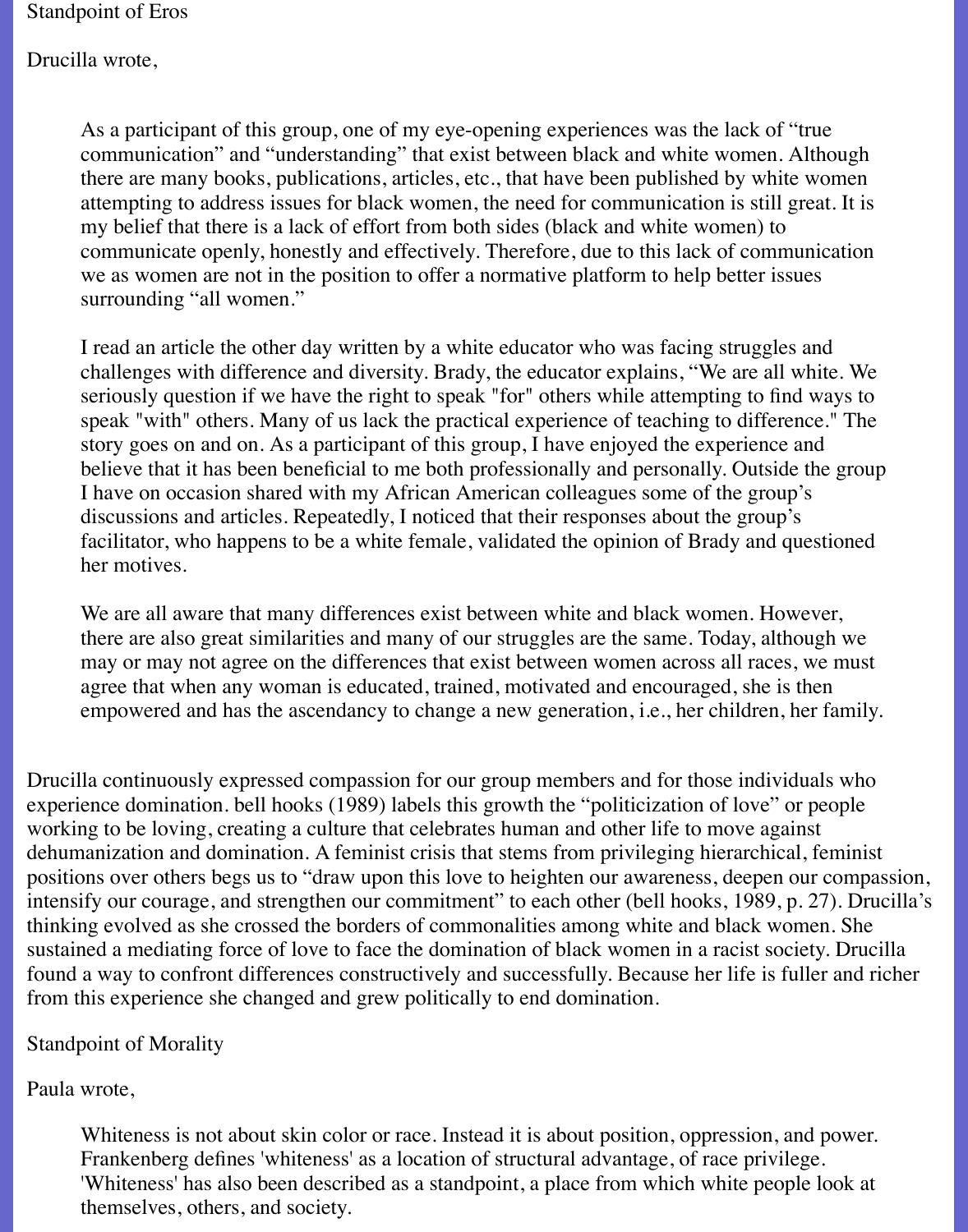Our professor exposed, disrupted and interrogated whiteness in our qualitative research class. She experienced resistance (voiced and silently) from students immediately when she introduced African-American women as the focus of the class. This class was powerful because members were forced to examine their own 'whiteness' (including black members of the class whose 'whiteness' stemmed from their level of education). After looking at individual 'whiteness', the need for change was recognized. This realization brought with it much resistance as well as resentment. Despite the anger expressed, particularly by white males in the class, and the fear surely felt by black women, our professor forged ahead by continuing to cross boundaries never experienced by most (if any) of the students in any other academic or professional setting. Her sincere interest in the lives of black women was the first step in interrupting whiteness. She was successful because of her ethic of care and respect, which was communicated in the first session and throughout the semester. Students who entered our classroom left changed no matter how hard they resisted it.

As a result (or an extension) of the qualitative class, we formed a focus group with the black female students of the class. This group works to interrupt whiteness by exposing 'blackness'. Our professor is the only white member of the group. Group members are encouraged to share the influence that whiteness has had on our lives. I realized that whiteness had been interrupted for me in the group when a group member made a comment about white people and I was alarmed when she used the phrase, "you all" (referring to whites) directing the statement to our professor.

Paula referred to applying an ethic of care to disrupt 'whiteness.' She discovered others' voices joining her own voice of blackness to cross foreign boundaries. Gilligan's feminist ethic of care supports that people's lives connect to one another in subtle and not so subtle ways. The catalyst for this breakdown is what we labeled "honest talk," the basis of moving out of one position to another by appealing for social change and border crossing. Collins (1991) asserts that for black feminist writers, empathy is a component of the ethic of care. Paula felt that the group created a social space for promoting an ethic of care where "honest talk" transpired to transform relationships from the way that all of us live in a patriarchal structure.

#### Summary

While participating in the black feminist reading group, the black women defined their unique feminist standpoints with one another and with me. My place was to listen and understand their views about their histories and experiences. While listening, from time to time I was moved to de-center white feminist privilege to make room for their voices to be written and spoken. At one point I felt a need to break barriers and explore fears that are seldom examined. I began my talk:

Through my life I consciously and critically reflect imprints on me of others' talk about black women. My ancestral roots embedded in rural America paint a picture of black women's place within the historical context discussed by bell hooks and others. Thankfully, I am young enough to not have witnessed the acts of rape and coercion by white men within my family line. My childhood interaction with black women was one of relating to a black woman caregiver whom as a family we continue to love and adore. Within my small, three member family we don't speak of hate for racial and gender difference. In essence, we do not speak of difference at all. Most of what I have learned has been what I have heard from other white members of the world. Consciously, I strive to unlearn portrayals of lived experiences of this outer world's influence. Each and every day, I now hear words that have always been spoken, that I used to not hear. These words are hurtful and unjust. What saddens me most is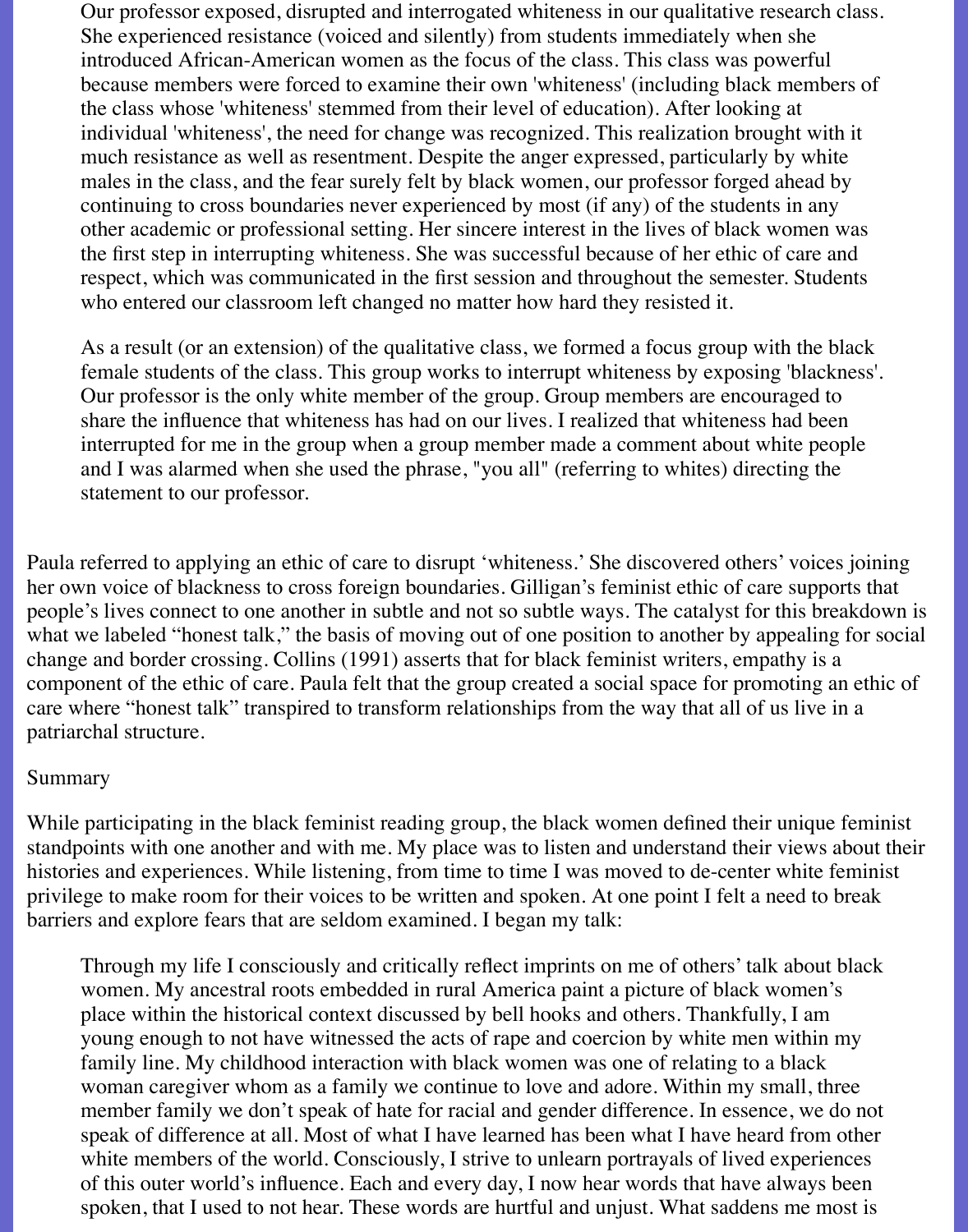within white presence I am "privileged" to hear expressions that black women never know are spoken. It is a language that white some people speak among their own in the workplace, at home and in social settings that they dare not speak within the presence of black people.

I was thankful that the women did not ask me to share this hurtful language with them. That is, they accepted my small, but significant step across the border. They seemed to trust that I wanted our encounters to be enriching and empowering.

Paula, Roslyn, Drucilla and Anita did not give up their identities as black women, but crossed borders with each other and with me to inter-connect their new awareness to other oppressive structures. Together we have produced a collective work that sends a revitalized message to the feminist movement while supporting bell hooks suggestions for "creating a context where we can engage in open critical dialogue with one another, where we can debate and discuss without fear of emotional collapse, where we can hear and know one another in the difference and complexities of our experience" (p. 110). By doing so, political solidarity will emerge (bell hooks, 1994) inviting border-crossing politics, transformational politics (bell hooks, 1989), and localist politics (Ackelsberg, 1996). Notions within these politics create spaces for "honest talk" to confront difference within communities, explore ways difference divides us, and brings us together to understand the pains and sufferings of daily lived experiences in our own local communities.

Patriarchal systems remain intact unless feminist writers and scholars impart an ideological foundation. This foundation implies that we share common experiences of unique oppressions, which encourage our coming together. As feminists, we inter-connect race, class, gender, and other oppressive structures to highlight the diversity of experiences. Listening to black women's standpoints reinforces feminist thinking. The black women's standpoints teach us that we must avoid giving lip service to the idea of diversity by creating social spaces for collective discourse and critical feedback to change our efforts and renew ourselves, to raise our critical consciousness. Anita, Paula, Drucilla, Roslyn and I collectively struggled to cross unfamiliar borders by embracing and valuing each other while breaking down white feminist privilege and empowering black women's standpoints.

Despite the significance of this collective work, our contributions can only serve as guidelines because what works in one setting may not work in others (Collins, 2000). With any attempt to use feminism to cross borders from one social injustice to another, we must invigorate consciousness and undercut hierarchy, challenge domination, and temper oppression (Rogers, 1998). In our academic environments, we can use the social margins embedded in formal educational organizations as a place of resistance and a location to raise feminist consciousness. Crossing intersecting borders on the social sidelines reinforces us to grow our feminist consciousness with our students. To do this, we must link alienation and neglect to the matrix of domination to emphasize that various dimensions of systems of domination interplay and intersect within certain circumstances of our social lives.

References

Ackelsberg, M. (1996). Identity politics, political identities: Thoughts toward a Multicultural politics, *Frontiers XVI* (1), pp. 87 - 100.

Collins, P. (2002). *Black feminist thought: Knowledge, consciousness, and the politics of empowerment* (2nd ed.). New York: Routledge.

Collins, P. (1991). *Black feminist thought: Knowledge, consciousness, and the politics of empowerment.* Boston: Unwin Hywin.